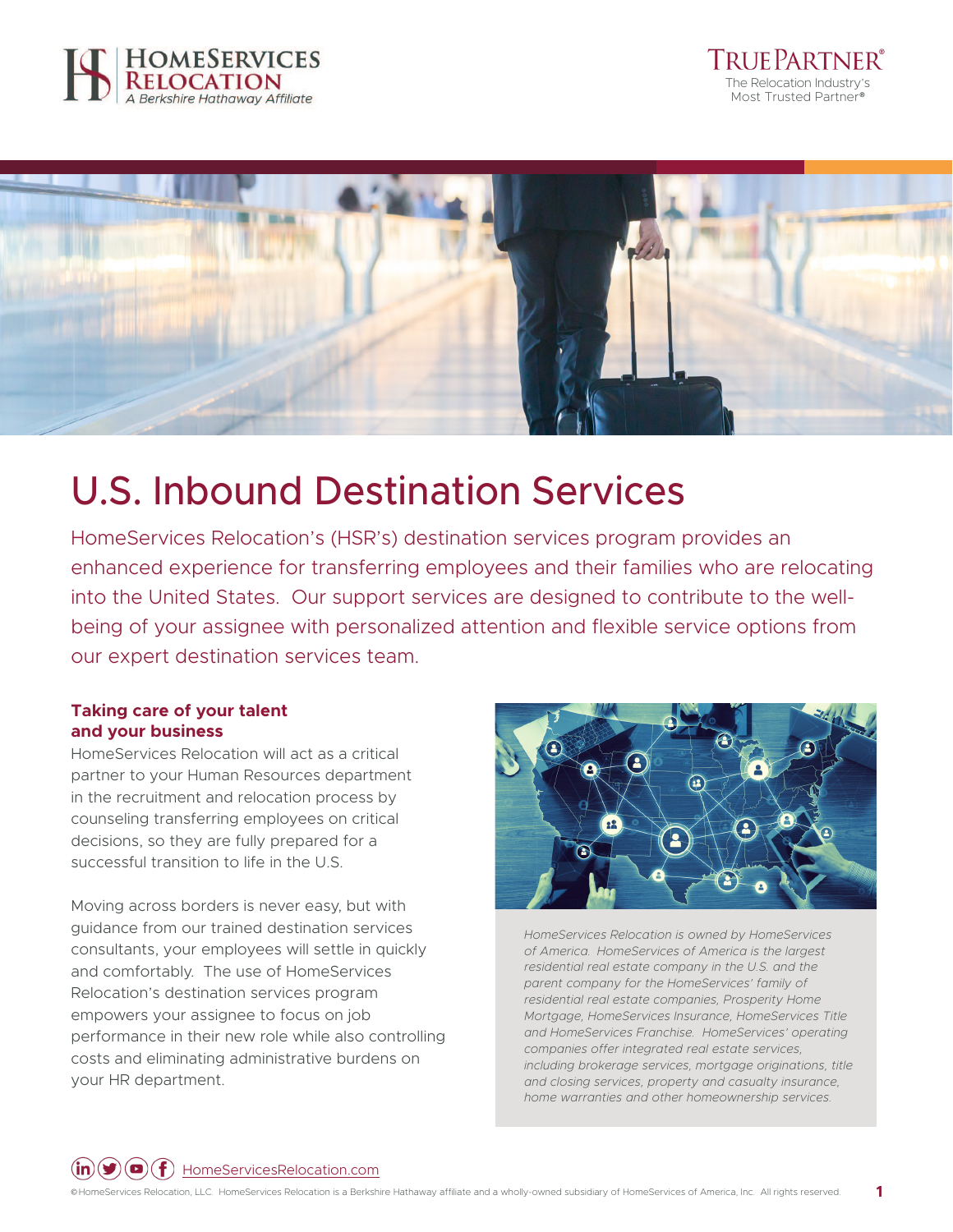



## Our Integrated Services

HomeServices Relocation is committed to being the superior provider of destination services for our clients and their employees. Our services are an extension of your company and your HR department. We are often one of the first representatives to extend support to your relocating employee. We understand our impact on employee engagement for our clients. Employees are the most important asset for any company. By establishing a good first impression of their new employer, your assignee will naturally bring their best efforts to a new position or assignment.

"We are raving fans of HomeServices Relocation. Over the past 5 years your team managed relocations on our behalf for people joining us from four continents – frequently going above and beyond to consistently wow our new team members and their families – taking the hassle out of the transitions."

Vic President of Human Resources, Mining Company

#### **Pre-departure Coordination**

A personal destination services consultant will be designated to work one-on-one with the transferring employee, their partner and family. The consultant will conduct a detailed assessment with your assignee reviewing the logistical stages of their relocation. A personalized plan will be developed that meets their specific needs.



Ongoing support from the assigned consultant is provided throughout the assignment with routine meetings to address any questions or concerns.

#### **Area Orientation**

A relocation-trained real estate professional who specializes in the geographic area of most interest to the employee will be recommended to assist with a complete analysis of the new destination. After an initial meeting to discuss priorities, the professional will provide the employee with a personal orientation tour including neighborhood overviews, cost of living calculations, school visits, recreational and leisure visits, and any other crucial needs, lifestyle or cultural issues to support complete acclimation to the new location. Further details regarding the destination are provided with a welcome packet containing community reference material and links to important resources.